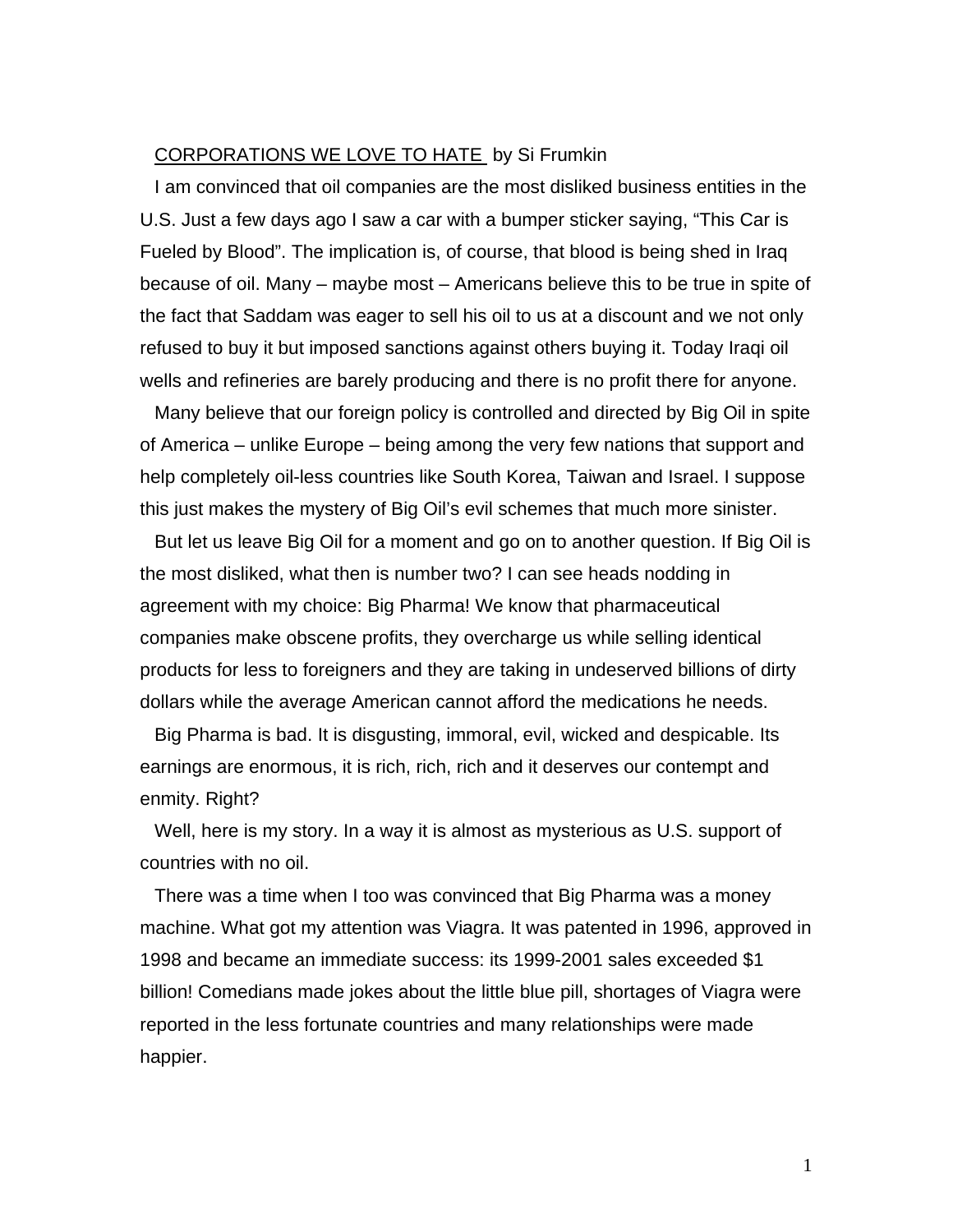"Aha", I thought to myself. "This is a great investment opportunity – I better get in on it while the price is right and enjoy some of that Big Pharma wealth!"

And so I did. I sold some of my mutual funds, cashed in some of my retirement fund and invested in the shares of the creator of Viagra: Pfizer Pharmaceuticals.

And then a strange thing happened – and it still is happening: nothing! Like the Baskerville hound that didn't bark that fateful night, the Pfizer stock didn't go up! I wasn't worried at first – just stupidity, I thought, pretty soon everyone will realize what a great buy Pfizer is and I will become a rich member of the Big Pharma crowd.

After a few years, as the stock didn't rise, I did what I should have done to begin with – I checked the financial histories of other, supposedly also ultra successful and much disliked major pharmaceuticals. And here are the shocking results for the last 6 years.

I bought Pfizer in October 1998 for \$32 a share *(actually I paid \$95 but it soon split into 3 shares for each share so that my cost was about \$32.00)* 

By January 2001 each Pfizer share sold for \$40 – but in February 2007, *6 years later,* after supposedly incredible profits, the same share sells for \$26.80

Another Pharma giant, Merck, sold for \$63.53 in January 2001 and is selling now for \$44.73.

The 3<sup>rd</sup> major and allegedly obscenely rich pharmaceutical corporation, GlaxoSmithKline, did a little better: its stock actually gained! It sold for \$43.33 in January 2001 and by February 2007 has gone up to \$55.81! Hoo-ha! Almost 25% increase in 6 years –over 4% a year!

Ah, you might say, but what about the dividends? Didn't they pay tremendous dividends out of these gargantuan earnings? Well, actually no. Pfizer paid out 44 cents (1.11%) a share in 2001 and 96 cents (3.58%) in 2006. Merck didn't do much better: \$1.36 (2.14%) a share in 2001 and a princely \$1.52 (3.39%) in 2006. And the GSK whose stock did go up paid \$1.14 (2.63%) in 2001 and in 2006, just \$1.80 or 3.22 %. Actually, you could do better in any bank savings account.